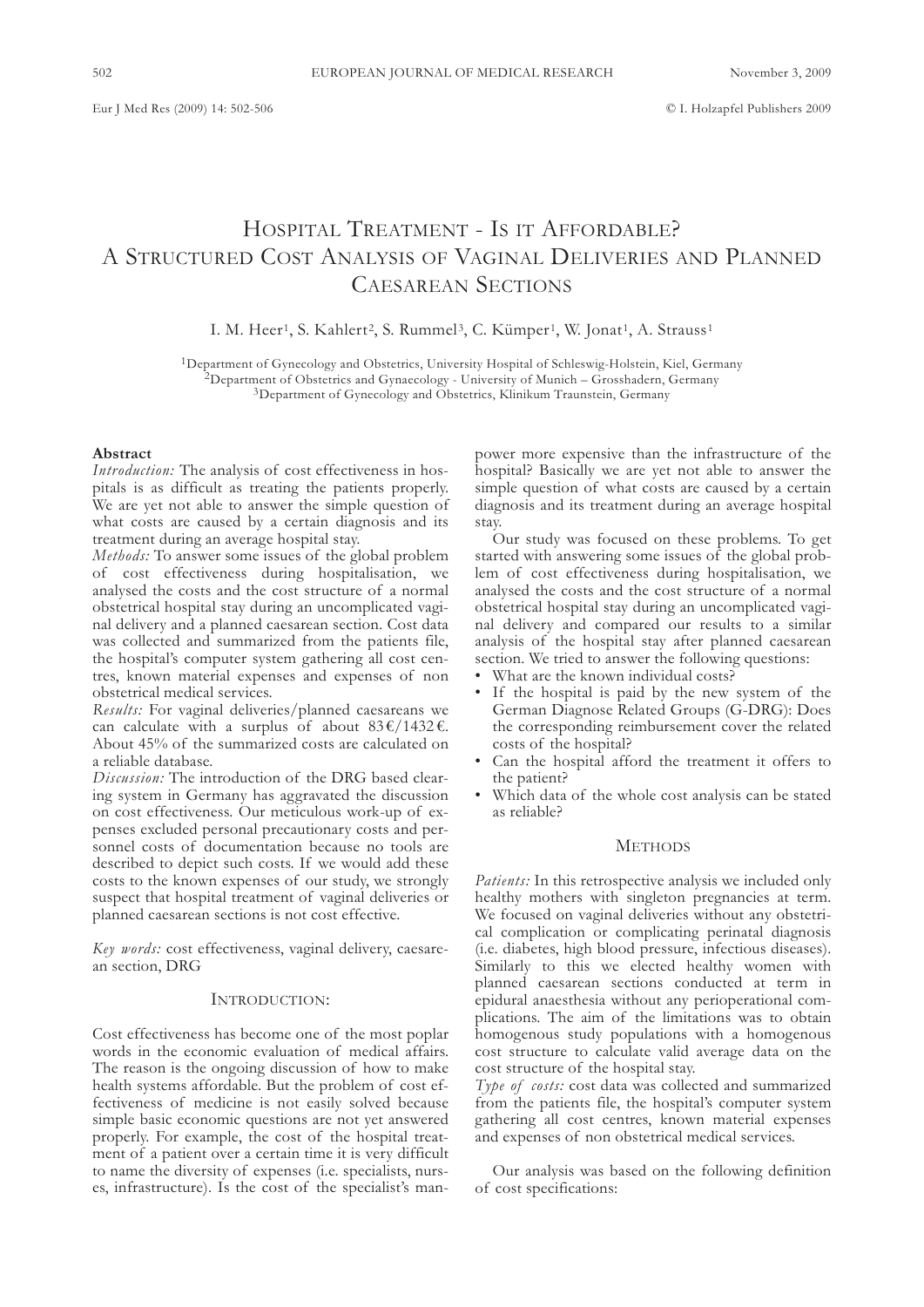| Specification                                                                                                                           |
|-----------------------------------------------------------------------------------------------------------------------------------------|
| Doctors<br>Midwifes<br><b>Nurses</b>                                                                                                    |
| Pharmacotherapy<br>Wound dressing<br>Equipment operating theatre                                                                        |
| Institute for Anaesthesia<br>Institute for infectious diseases<br>Blood bank<br>Laboratory for blood sampling                           |
| Pharmacy, sterilization of<br>instruments, disinfections of beds,<br>transport service, medical technical<br>service, hygienic service. |
| Non medical infrastructure kitchen, laundry, energy, water,<br>cleaning service, administration,<br>central computing services          |
|                                                                                                                                         |

Most of the costs in the hospital are collected from the central computer system that gathers all data from all different cost centres. Some of these costs are related to a patient's individual case. This allows tracking single costs of the patients hospital stay. We managed our software based cost collection with ISH-SAP®, Walldorf, Germany. Some of the individual costs however were though not reconstructable from the patient's records (see below). Here we had to fall back on the centralised computer data.

*Calculation of obstetrical personnel costs:* We based the personnel cost evaluation on the total costs of the employee for the hospital. These are put together from the negotiated hourly total gross wage rate for employees in the German public health service (2003) and from the employer's contribution.

| <b>Medical Staff</b> | Full costs/hour $(\epsilon)$ |
|----------------------|------------------------------|
| Doctors              | 46.77                        |
| Midwifes and nurses  | 31.44                        |

All costs caused by the obstetrical medical staff were extracted from the patient's medical record. These were added to costs that are not registered in every case but that are linked to certain occupations that had to be conducted from the obstetrical staff during the patients hospital stay. The linked time consumption and thus the associated costs are calculated after intensive discussion with the whole obstetrical team (i.e. for example time for obstetrical anamnesis 10 minutes, blood sampling 5 minutes, preparation for caesarean by midwife 40 minutes). Both parts of the costs (registered and non registered but defined) were strictly divided to avoid double counting of times and costs.

*Calculation of material costs:* All costs of medical consumption articles were added if registered in the medical file. These costs were added to the costs of materials that are not registered separately in every single

case (i.e. for example sutures, cover sets for the operation theatre, gloves). Both parts (registered and not registered) were strictly divided to avoid double counting of costs.

*Calculation of non-obstetrical medical ser vices:* During an uncomplicated vaginal delivery or an uncomplicated planned caesarean section the obstetrician needs of medical support from four non-obstetrical institutions:

#### *1. Anaesthesia*

Epidural anaesthesia was eligible to the patient during vaginal delivery. All Patients with caesarean section had an epidural. The related costs for anaesthesia were extracted from the hospital's computer system. The reason for this kind of data collection (see above) was the inability of the institute for anaesthesia to present own data on their cost structure for an epidural during vaginal delivery or planned caesarean section.

# *2. Laboratory for infectious diseases*

As routine, we supply every patient during her first ambulatory visit with a routine test for HIV and Hepatitis C. The related costs of this diagnostic step are billed to the obstetrical clinic.

#### *3. Laboratory for blood chemistry:*

Every patient (vaginal delivery and planned caesarean) underwent routine blood sampling before vaginal delivery and caesarean section (blood chemistry, blood count and test for coagulation). The related costs were charged to the clinic for obstetrics.

#### *4. Blood bank:*

All patients underwent tests for their blood group and for blood group antibodies. The related costs were charged to the clinic for obstetrics.

## *Calculation of costs for medical and non-medicalinfrastructure:*

All different costs for medical and non-medical infrastructure are pooled from the associated cost centres that should depict all the above named services. As with the costs of the epidural, we had to rely on the computerized data of the central information system. The problem with the collection of this data is similar as described above. It is the "missing link" between the total costs of the infrastructure services and the associated costs per case.

*Returns:* All returns paid from the patient's insurance after her discharge from the maternity clinic and data transmission from the hospital are calculated with the German System of Diagnose Related Groups (G-DRG). The actual base rate (case weight  $= 1.0$ ) for our institution is calculated with 3200€.

*Reliability of data:* The aim of this study to present data about the costs for defined obstetrical diagnosis is associated with the problem of reliability of such data. We can state that the data from our own documentation of the patient's history are reliable, while the degree of reliability of data that we have extracted from the centralised computer system is less.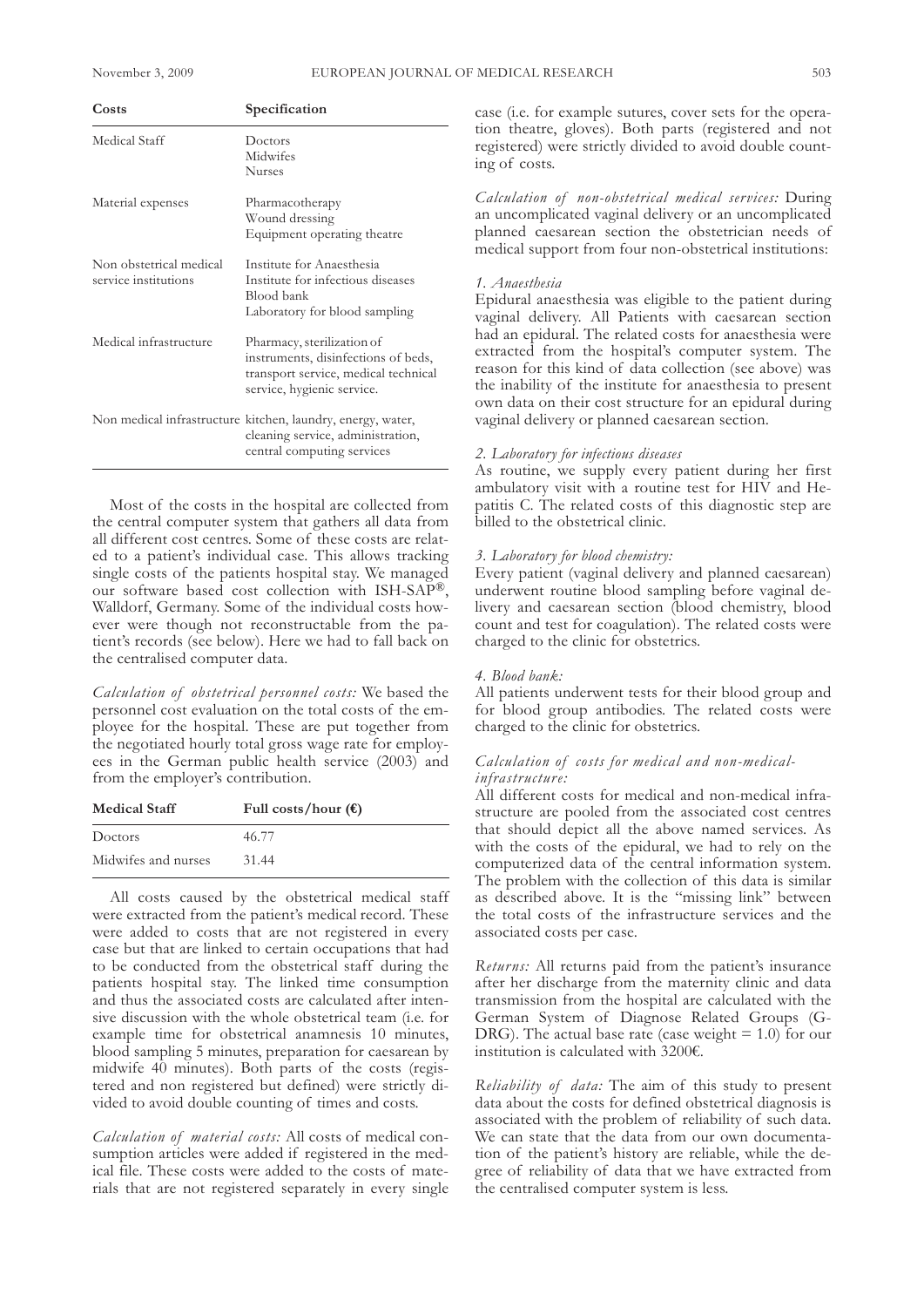# **RESULTS**

We analyzed 70 uncomplicated vaginal deliveries and 30 planned caesarean sections of healthy mothers. These patients delivered singletons between July to November 2003 at Munich University Hospital - Grosshadern.

*Patients:* Table 1 shows characteristics of both patient groups (vaginal delivery and planned caesarean section). There is no difference in these key criteria. Thus we can exclude any bias when comparing both groups.

Table 2 shows criteria that differ in the study groups due to the different way of labour.

*Costs:* All different costs of vaginal delivery and planned caesarean are summarized in Table 3.

*Returns:* The G-DRG code after uncomplicated vaginal delivery is O60D with a corresponding case weight of 0.57. The code for an uncomplicated planned caesarean section isO01D with a corresponding case

*Table 1.* Key criterias for both patient groups.

weight of 1.19. The base rate for case weight 1 is 3200 €. Therefore the following returns for the hospital can be assumed:

| Procedure                               | Refund $(\epsilon)$ |
|-----------------------------------------|---------------------|
| Uncomplicated vaginal delivery          | 1820.70             |
| Uncomplicated planned caesarean section | 3817.60             |

Table 4 summarizes costs and refunds thus showing the hospitals profit.

*Reliability of data:* As stated above, our data of different costs are collected from different sources. Table 5 names and classifies the different sources, thus summarizing the percentage of more and less reliable data of our study. 6 out of 9 cost types can be classified as reliable. However, these 6 cost types represent only 46.22% (vaginal delivery) and 44.54% (planned caesarean) of the whole costs.

|                 |      | Vaginal delivery |      | Planned caesarean | Significant difference |
|-----------------|------|------------------|------|-------------------|------------------------|
| Age             | 30.7 | $(16-43)$        | 31.5 | $(20-38)$         | No ( $p = 0.52$ )      |
| Gravida         |      | $(1-5)$          | 2.3  | $(1-6)$           | No ( $p = 0.27$ )      |
| Para            | 1.7  | $(1-5)$          | 1.9  | $(1-5)$           | No ( $p = 0.47$ )      |
| Ambulant visits | 2.5  | $(1-5)$          | 2.8  | $(1-5)$           | No ( $p = 0.28$ )      |

*Table 2.* Differences in both study groups.

|                               | Vaginal delivery |                                   | Planned caesarean |                                   | Significant difference            |  |
|-------------------------------|------------------|-----------------------------------|-------------------|-----------------------------------|-----------------------------------|--|
| Pregnancy age at delivery     | 39w3d            | $(38 \text{w0d} - 41 \text{w5d})$ | 38w2d             | $(37 \text{w0d} - 40 \text{w6d})$ | Yes ( $p = 9.8 \times 10^{-15}$ ) |  |
| Birthweight $(g)$             | 3435             | $(2650 - 4440)$                   | 3272              | $(2470 - 4190)$                   | Yes ( $p = 0.05$ )                |  |
| Time in delivery room $(H:M)$ | 10:44            | $(2:00 - 41.40)$                  | 6:45              | $(4:45 - 10:50)$                  | Yes ( $p = 5 \times 10^{-4}$ )    |  |
| Percentage of peridural       | $54\%$           | $100\%$                           |                   |                                   |                                   |  |

*Table 3.* Summary total costs vaginal delivery and cesarean section.

|                                                 |                                    | Vaginal delivery $(\epsilon)$ | Planned caesarean $(\epsilon)$ |
|-------------------------------------------------|------------------------------------|-------------------------------|--------------------------------|
| <b>Obstetrical Staff</b>                        | Doctors                            | 201.02                        | 292.58                         |
|                                                 | Midwifes                           | 210.53                        | 129.38                         |
|                                                 | <b>Nurses</b>                      | 144.45                        | 316.10                         |
| Material expenses                               | Materials                          | 47.69                         | 117.86                         |
|                                                 | Pharmacotherapy                    | 8.38                          | 46.56                          |
| Non obstetrical medical<br>service institutions | Anaesthesiology                    | 51.98                         | 375.83                         |
|                                                 | Laboratory for infectious diseases | 47.84                         | 58.11                          |
|                                                 | Laboratory for blood chemistry     | 6.64                          | 13.50                          |
|                                                 | Blood bank                         | 73.44                         | 88.15                          |
| Medical infrastructure                          |                                    | 107.68                        | 137.02                         |
| Non medical infrastructure                      |                                    | 774.33                        | 809.81                         |
| $\sum$ total costs ( $\epsilon$ )               |                                    | 1737.34                       | 2384.9                         |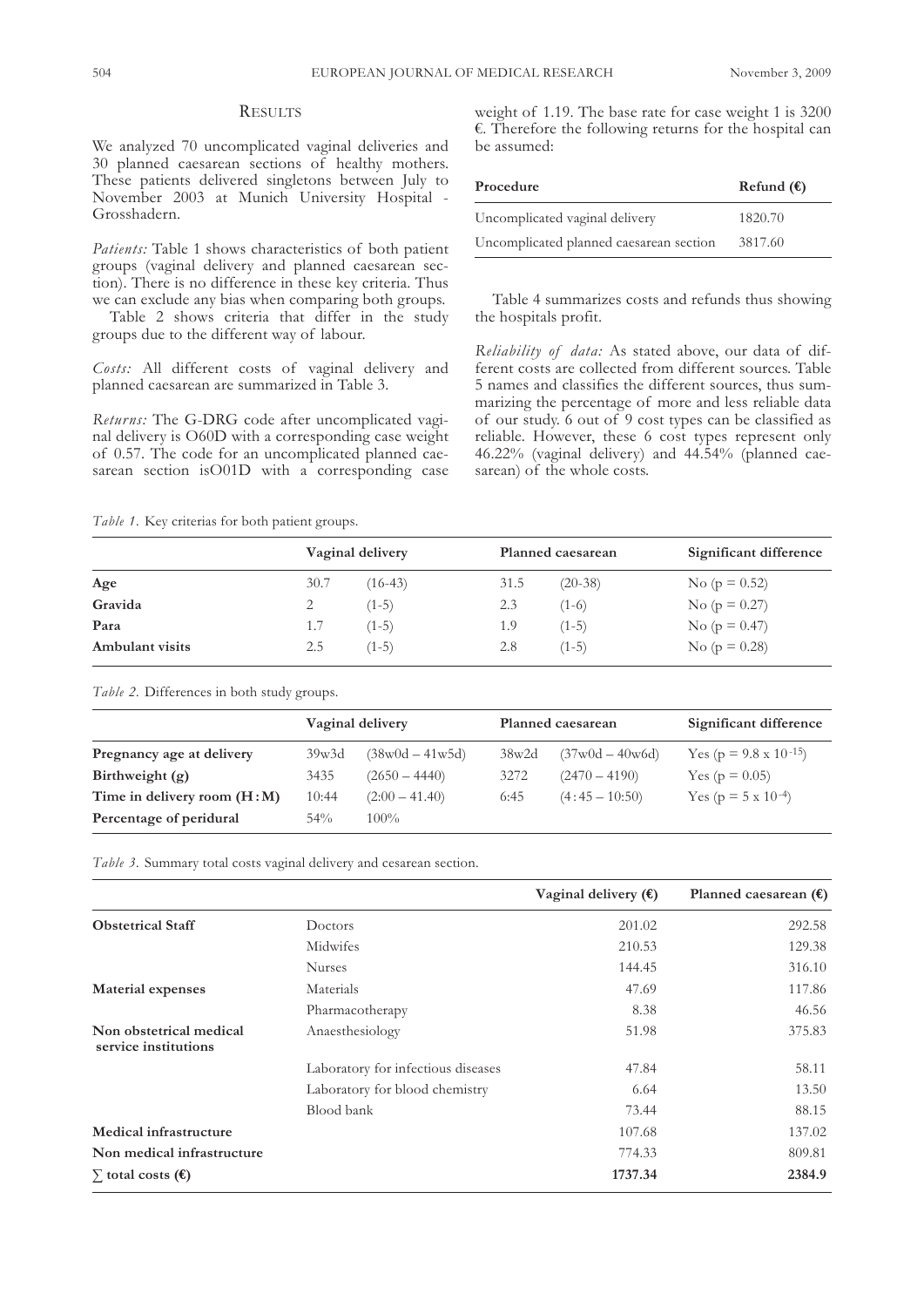|  |  |  | Table 4. Summary of costs and refunds for vaginal delivery and cesarean section. |
|--|--|--|----------------------------------------------------------------------------------|
|  |  |  |                                                                                  |

|                          | Vaginal delivery (O60D) | Planned caesarean (O01D) |  |
|--------------------------|-------------------------|--------------------------|--|
| Total costs $(\epsilon)$ | $-1737.34$              | $-2384.90$               |  |
| Refunds $(\epsilon)$     | $+1820.70$              | $+3817.60$               |  |
| Difference $(\epsilon)$  | $+83.36$                | $+1432.70$               |  |

*Table 5.* Summary of data reliability.

| Source                                          |                                             | Reliability given         | Total stated cost of named source $(\epsilon)$ |                                                                  |
|-------------------------------------------------|---------------------------------------------|---------------------------|------------------------------------------------|------------------------------------------------------------------|
|                                                 |                                             |                           | <b>Vaginal Delivery</b>                        | Planned caesarean<br>section                                     |
| Patients file                                   | Docmented times of<br>obstetrical staff 55% | Yes                       | 305.80                                         | 405.93                                                           |
|                                                 | Documented materials                        | Yes                       | 46.49                                          | 150.35                                                           |
| Assumption                                      | Projected times of<br>obstetrical staff 45% | Yes                       | 250.20                                         | 332.12                                                           |
|                                                 | materials                                   | Yes                       | 9.58                                           | 14.07                                                            |
| Non obstetrical medical<br>service institutions | Laboratory for infectious diseases          | Yes                       | 47.84                                          | 58.11                                                            |
|                                                 | Laboratory for blood chemistry              | Yes                       | 6.64                                           | 13.50                                                            |
|                                                 | Blood bank                                  | Yes                       | 73.44                                          | 88.15                                                            |
| Central computer system                         | Anaesthesiology                             | $\rm No$                  | 51.98                                          | 375.83                                                           |
|                                                 | Medical infrastructure                      | $\rm No$                  | 107.68                                         | 137.02                                                           |
|                                                 | Non medical infrastructure                  | $\rm No$                  | 774.33                                         | 809.81                                                           |
| Total                                           |                                             |                           | 1737.34                                        | 2384.89                                                          |
| Summary                                         |                                             | Safe data<br>$6$ out of 9 | 803.01<br>46.22%                               | Safe data of summarized costs( $\epsilon$ )<br>1062.23<br>44.54% |

# **DISCUSSION**

The introduction of the Diagnose Related Group based clearing system in Germany and the still rising costs of the health system have aggraveted the discussion of cost effectiveness in hospitals. What are the costs for a certain procedure? Which parts of the whole system are expensive and where can we save money? The approach to answer these questions is in most cases to initialize external analysis from economic consultants. The authors of this study have experienced such expertises of international consultant firms and have seen the problems of such attempts: Reducing personnel costs unilaterally, not taking into consideration all the other cost factors.

The aim of this study was to answer the following questions: what are our single and total costs? How cost effective are we at treating a defined study group? To answer these questions, we had to determine and summarize every single cost centre and cost factor. Some of these cost factors were easy to define, others were more difficult to evaluate (see Table 3 and 5). In contrast to other studies that focused on cost analysis of defined procedures [1, 2] we listed all types of costs separately to classify the reliability of the data. Other studies on cost analysis concerning defined procedures compare the known total costs of the hospital for the

defined diagnosis and procedure. These are then divided by the number of patients treated, finally added to the hospitals reimbursement. The result is then interpreted as being cost effective or not [3, 4]. Other studies just summarize the total charges per episode [5, 6]. The disadvantage of such calculations is that hidden costs (i.e. infrastructure) often are not collected properly because they are not registered appropriately in cost centres [7]. To our knowledge there is no study in this field that includes the costs of teaching and research of university hospitals. There specific expenses must be much higher than of rural hospitals. This aspect is not considered in the G-DRG system. The result of all these factors is a distortion of expenses.

The severe disadvantage of a software based (in our hospital ISH-SAP®, Walldorf, Germany) cost collection is the fact that these data are as accurate as their recording in the different cost centres. Especially the exact depiction of the employee's costs during her/his work is often not possible. The reason for the inefficient allocation of costs is in most cases the fact that doctors are assigned to different units where they produce costs (for example labour ward). Additionally not all assignments are adequately reflected. If they work in a different unit (for example ultrasound), their costs are not depicted because they are officially assigned to the labour ward. On the other hand it is difficult to